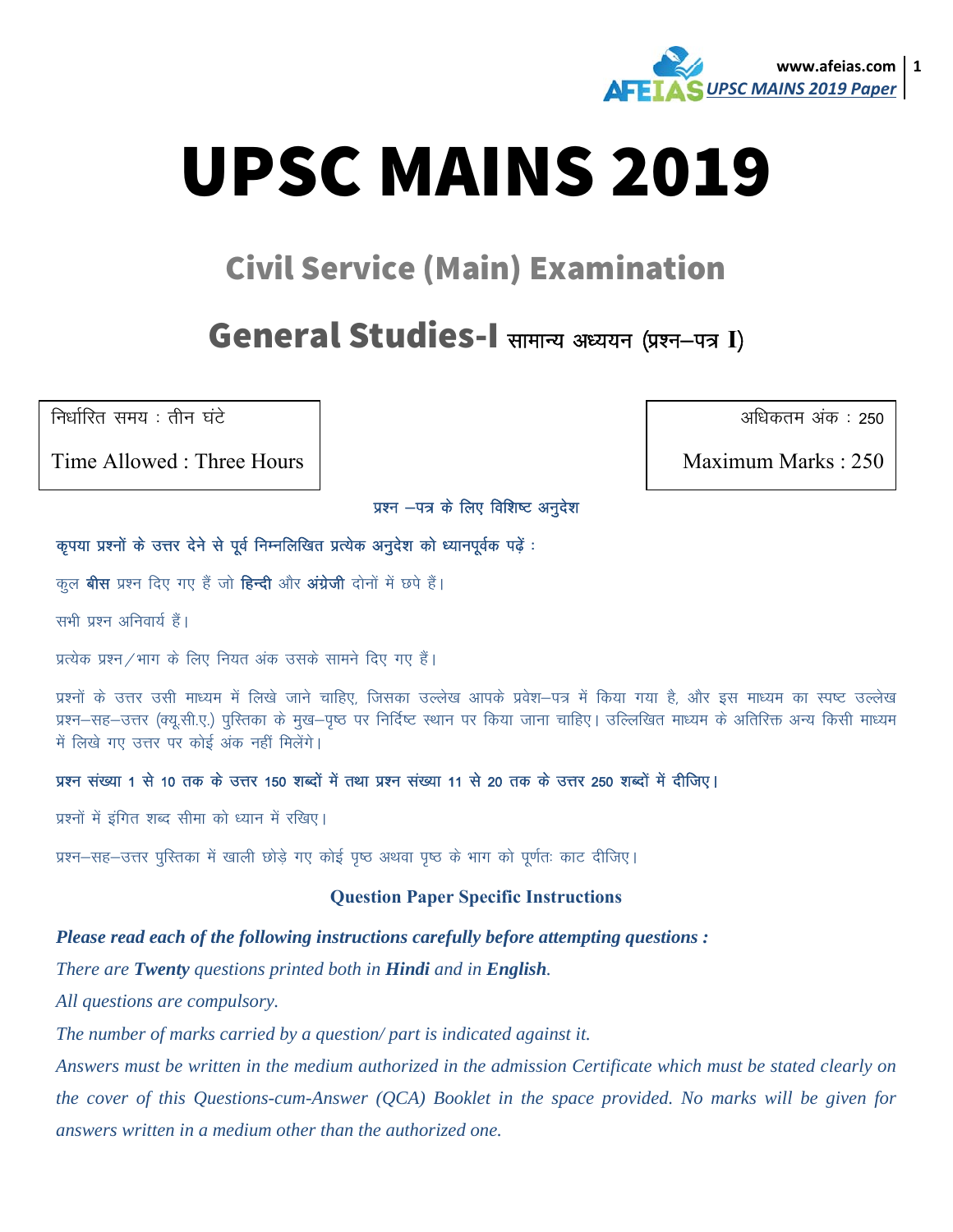

*Answers to questions no. 1 to 10 should be in 150 words, whereas answers to questions no. 11 to 20 should be in 250 words.* 

*Keep the word limit indicated in the questions in mind.* 

*Any page or portion of the page left blank in the Questions-cum-Answer Booklet must be clearly struck off.* 

- Q1. गांधार कला में मध्य-एशियाई एवं यूनानी-बैक्ट्रियाई तत्त्वों को उजागर कीजिए। (150 शब्दों में उत्तर दीजिए) Highlight the Central Asian and Greco -Bactrian elements in Gandhara art. (Answer in 150 words) 10
- Q2. 1857 का विप्लव ब्रिटिश शासन के पूर्ववर्ती सौ वर्षों में बार-बार घटित छोटे एवं बड़े स्थानीय विद्रोहों का चरमोत्कर्ष था। सुस्पष्ट कीजिए। (150 शब्दों में उत्तर दीजिए) The 1857 Uprising was the culmination the recurrent big and small local rebellions that had occurred in the preceding hundred years of British rule. Elucidate (Answer in 150 words) 10
- $Q3.$  उन्नीसवीं शताब्दी के 'भारतीय पूनर्जागरण' और राष्ट्रीय पहचान के उदमव के मध्य सहलग्नताओं का परीक्षण कीजिए। (150 शब्दों में उत्तर दीजिए) Examine the linkages between nineteenth centuries 'Indian Renaissance' and the emergence of national identity. (Answer in 150 words)  $10$
- $Q4$ . वैश्विक तापन का प्रवाल जीवन तंत्र पर प्रभाव का, उदाहरणों के साथ, आकलन कीजिए। (150 शब्दों में उत्तर दीजिए) Assess the impact of global warming on coral life system with examples. (Answer in 150 words) 10
- $Q5$ . मैंग्रोवों के रिक्तीकरण के कारणों पर चर्चा कीजिए और तटीय पारिस्थितिकी का अनुरक्षण करने में इनके महत्त्व को स्पष्ट कीजिए। (150 शब्दों में उत्तर दीजिए) Discuss the causes of depletion of mangroves and explain their importance in maintaining coastal ecology. (Answer in 150 words) 10
- $Q6$ . क्या प्रादेशिक संसाधन–आधारित विनिर्माण की रणनीति भारत में रोजगार की प्रोन्नति करने में सहायक हो सकती है ? (150 शब्दों में उत्तर दीजिए) Can the strategy of regional-resource based manufacturing help in promoting employment in India?  $(A$ nswer in 150 words) 10
- $Q7.$  उत्तर–पश्चिमी भारत के कृषि–आधारित खाद्य प्रक्रमण उद्योगों के स्थानीयकरण के कारकों पर चर्चा कीजिए। (150 शब्दों में उत्तर दीजिए) Discuss the factors for localization of agro-based food processing industries of North-West India.  $(A$ nswer in 150 words) 10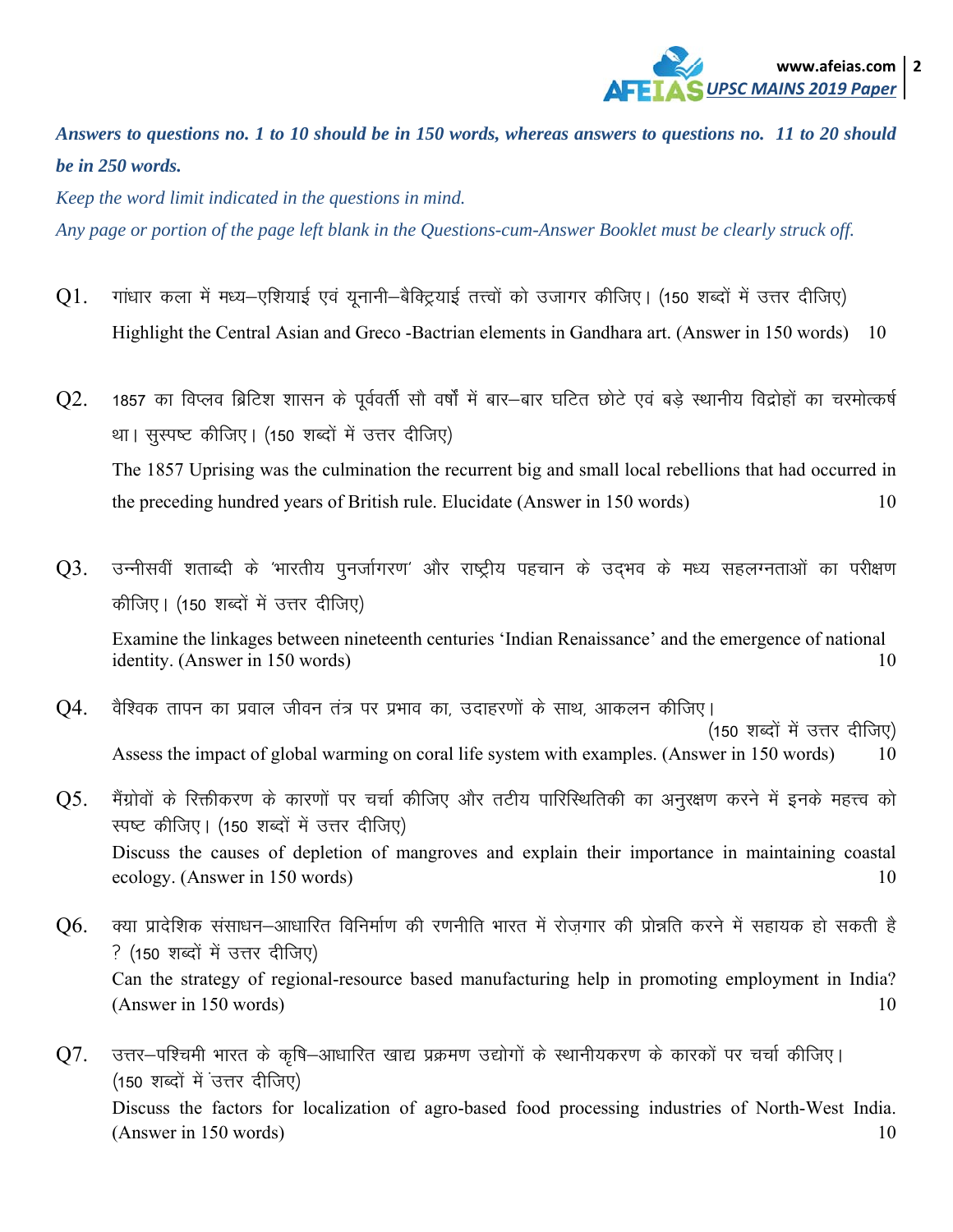

- क्या बात है जो भारतीय समाज को अपनी संस्कृति को जीवित रखने में अद्वितीय बना देती है ? चर्चा कीजिए। Q8. (150 शब्दों में उत्तर दीजिए) What makes Indian society unique in sustaining its culture? Discuss. (Answer in 150 words) 10
- "महिला सशक्तिकरण जनसंख्या को नियंत्रित करने की कूंजी है।" चर्चा कीजिए। (150 शब्दों में उत्तर दीजिए) Q9. "Empowering women is the key to control population growth". Discuss (Answer in 150 words) 10
- $Q10$ . धर्मनिरपेक्षता के नाम पर हमारी सांस्कृतिक प्रथाओं के सामने क्या—क्या चुनौतियाँ हैं ? (150 शब्दों में उत्तर दीजिए) What are the challenges to our cultural practices in the name of secularism (Answer in 150 words) 10
- Q11. गाँधीवादी प्रावस्था के दौरान विभिन्न स्वरों ने राष्ट्रवादी आन्दोलन को सुदृढ़ एवं समृद्ध बनाया था। विस्तारपूर्वक स्पष्ट कीजिए। (250 शब्दों में उत्तर दीजिए) Many voices had strengthened and enriched the nationalist movement during the Gandhian phase. Elaborate (Answer in 250 words) 15
- $Q12.$  1940 के दशक के दौरान सत्ता हस्तान्तरण की प्रक्रिया को जटिल बनाने में ब्रिटिश साम्राज्यिक सत्ता की भूमिका का आकलन कीजिए। (250 शब्दों में उत्तर दीजिए) Assess the role of British imperial power in complicating the process of transfer of power during the 1940s. (Answer in 250 words) 15
- $\rm Q13.$  स्पष्ट कीजिए कि अमरीकी एवं फ्रांसीसी क्रांतियों ने आधुनिक विश्व की आधारशिलाएँ किस प्रकार निर्मित की थीं। (250 शब्दों में उत्तर दीजिए) Explain how the foundations of the modern world were laid by the American and French revolution. (Answer in 250 words) 15
- $Q14$ . जल प्रतिबल (वाटर स्ट्रैस) का क्या मतलब है ? भारत में यह किस प्रकार और किस कारण प्रादेशिकतः भिन्न—भिन्न है ? (250 शब्दों में उत्तर दीजिए) What is water stress? How and why does it differ regionally in India? (Answer in 250 words) 15
- $Q15$ . पर्वत पारिस्थितिकी तंत्र को विकास पहलों और पर्यटन के ऋणात्मक प्रभाव से किस प्रकार पूनः स्थापित किया जा सकता है ? (250 शब्दों में उत्तर दीजिए) How can the mountain ecosystem be restored from the negative impact of development initiatives and tourism? (Answer in 250 words) 15
- $Q16$ . दक्ष और किफायती (ऐफोर्डेबल) शहरी सार्वजनिक परिवहन किस प्रकार भारत के द्रुत आर्थिक विकास की कूंजी है ? (250 शब्दों में उत्तर दीजिए) How is efficient and affordable urban mass transport key to the rapid economic development of India? (Answer in 250 words) 15